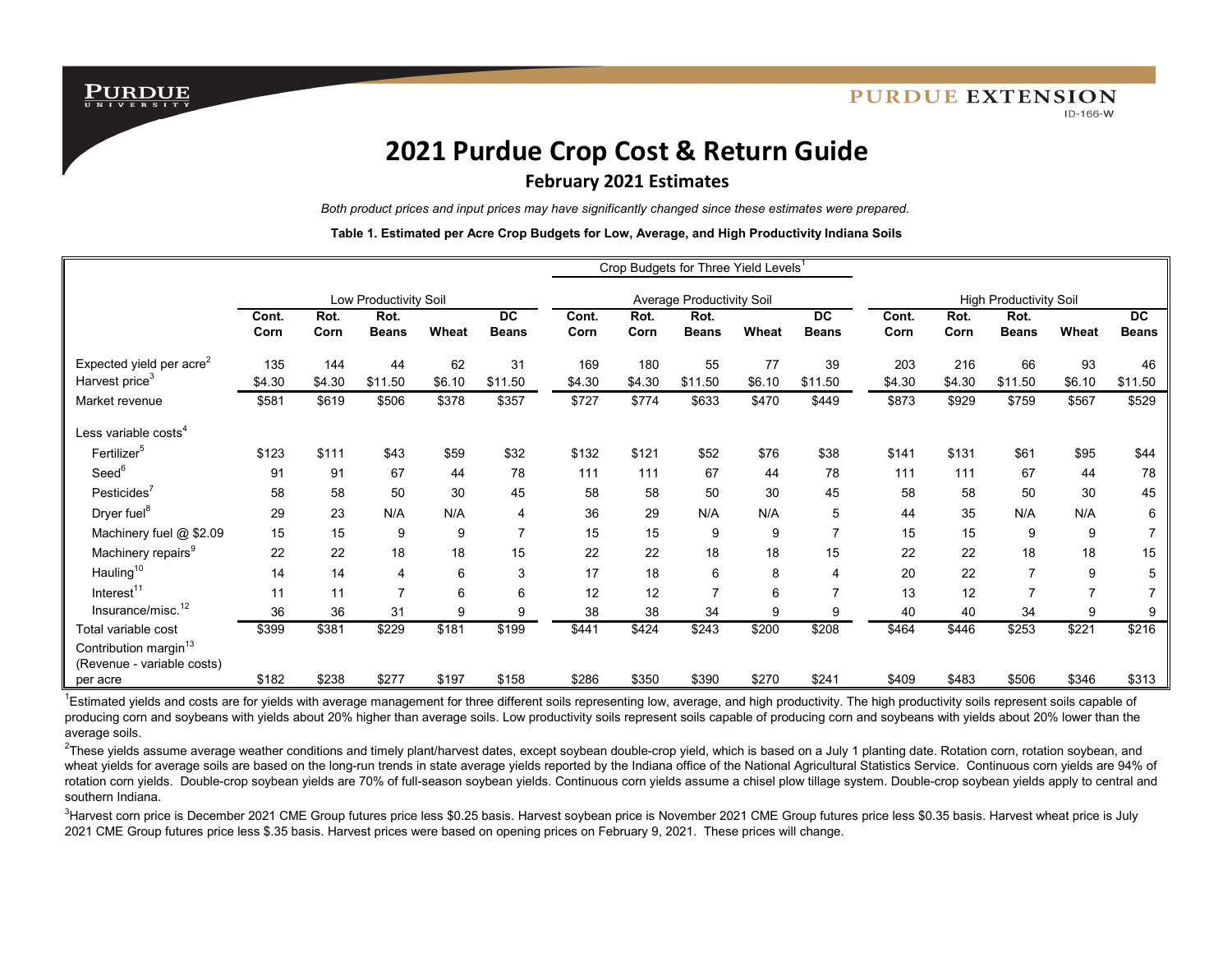### **Purdue Extension 2021 Purdue Crop Cost & Return Guide February 2021 Estimates**

#### **Table 1 (Continued)**

<sup>4</sup>Input prices for variable costs reflect expected prices for 2021. These prices will vary by location and time of the year. Users need to adjust these prices to reflect their own expectations and price situation.

<sup>5</sup>Phosphate. potash. and lime applications are based on Tri-State Fertilizer Recommendations (Source: Purdue Extension Bulletin, AY-9-32, July 1995). Lime amounts represent the pounds of standard ag lime needed to neutralize the acidity from the nitrogen supplied from sources other than ammonium sulfate. Nitrogen application rate for corn is based on research from the Department of Agronomy, Purdue University. Anhydrous ammonia is used as the nitrogen source for corn. Urea is used as the nitrogen source for wheat. Pounds of N,  $P_2O_5$  K<sub>2</sub>0, and lime by crop and soil were as follows: continuous corn, 240-47-55-720, 240-59-63-720, 240-71-72-720; rotation corn, 200-50-57-600, 200-63-66-600, 200-75-75-600; rotation beans, 0-34-79-0, 0-42-93-0, 0-50-107-0; wheat, 58-38- 42-172, 84-47-48-251, 110-57-53-330; double crop beans, 0-23-61-0, 0-29-70-0, 0-34-80-0. Fertilizer prices per lb.: NH<sub>3</sub> @ \$0.31; urea @ \$0.40; P<sub>2</sub>0<sub>5</sub> @ \$0.49; K<sub>2</sub>0 @ \$0.31; lime @ \$19.00/ton spread on the field. For very poorly drained soils, consider increasing N rates by 5-10%. For well-drained soils, consider reducing N rates by 5-10%. All soil tests for phosphorus and potassium are assumed to be in the maintenance range, and the pH is in the recommended range.

 ${}^6$ Corn seed prices assume a biotech variety with multiple traits. A 20%-refuge is planted with varieties that do not contain insect resistant traits, but do include herbicide tolerance. Seeding rates for corn are 27,000 seeds per acre on low productivity soils and 33,000 seeds per acre on average and high productivity soils. Soybean seed prices include Round-Up Ready® varieties. Rotation soybeans are drilled with a seeding rate of 169,000 seeds per acre with a 90% germination rate. Double-crop soybeans are drilled with a seeding rate of 195,000 seeds per acre. The seeding rate for wheat is two bushels per acre.

<sup>7</sup>Includes insecticides and herbicides. For corn, rootworm insecticide is applied to the refuge acres. In some areas of Indiana, this may not be required. These costs do not include the application of fungicide to corn. If fungicide is applied, this will add an additional \$28 to \$32 per acre for material and application. Pesticide costs can vary widely based on herbicides selected, required rate of application, and product pricing.

<sup>8</sup>Fuel used to dry crop to a safe moisture level for storage. For double-crop soybeans, the drying charge represents the drying of wheat in order to allow an earlier planting of soybeans.

<sup>9</sup>Repairs are based on approximately 5-year-old machinery. For older machinery, per acre repairs and downtime cost will be higher.

 $10$ Hauling charge represents moving grain from field to storage.

<sup>11</sup>Interest is based on 5% annual rate for 9 months for seed, fertilizer, and chemicals, and for 6 months for half the machinery fuel and repairs, and all miscellaneous expenses.

 $12$ Includes crop insurance, general farm insurance, and miscellaneous cost. The cost of crop insurance represents the premium projected for a Revenue Protection (RP) policy at the 80% coverage level. Crop insurance is included in budgets for corn and full-season soybeans, but is not included for wheat and double-crop soybeans.

 $13$ Contribution margin is the return to labor and management, machinery ownership, land resources, and risk.